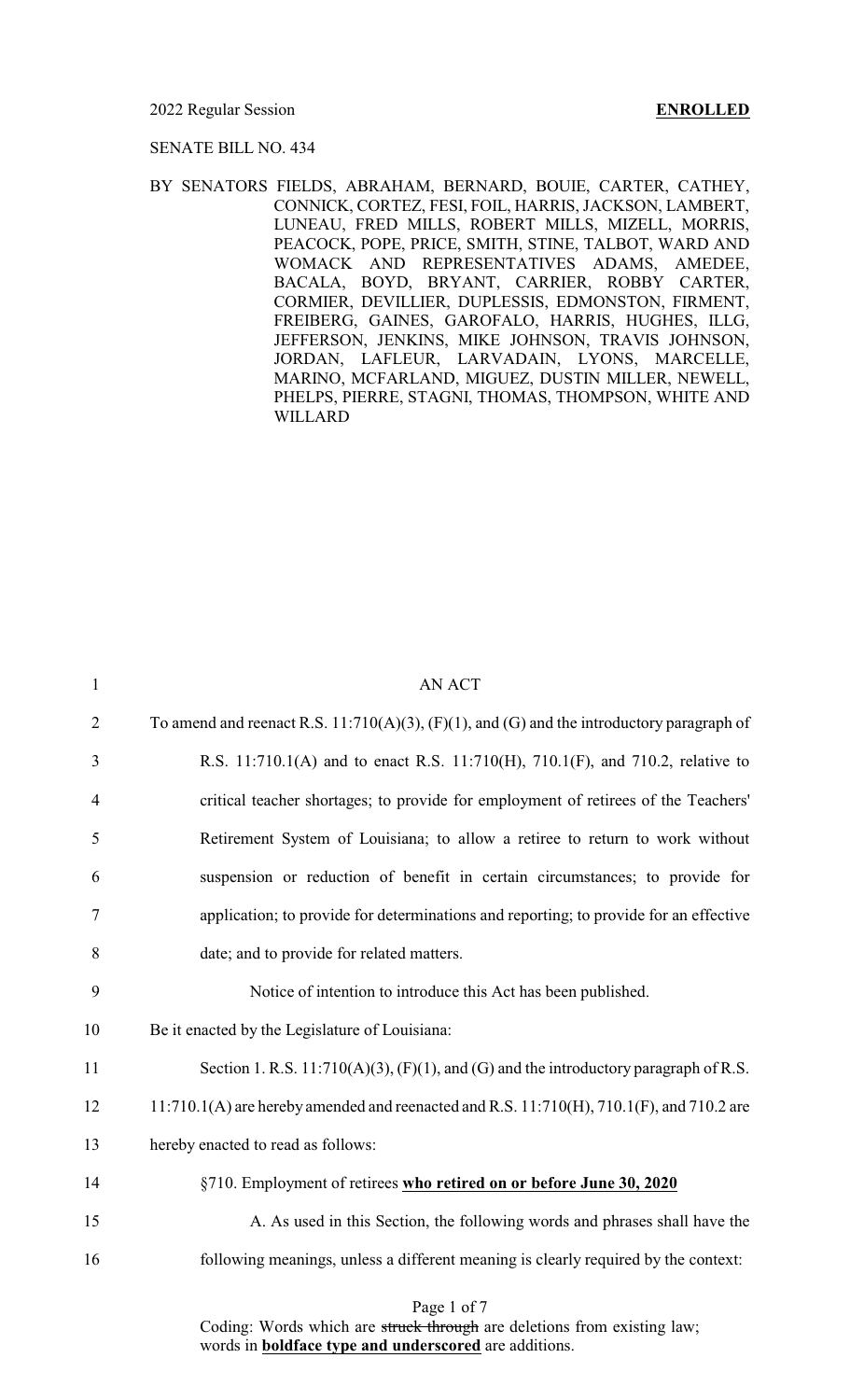| 1              | *<br>∗<br>∗                                                                                |
|----------------|--------------------------------------------------------------------------------------------|
| $\overline{2}$ | (3) "Critical shortage" means any situation in which the employer has                      |
| 3              | advertised and posted notice of positions to be filled a solicitation for certified        |
| 4              | teachers, has listed on the specified websites the positions that are unfilled or          |
| 5              | filled by reemployed retirees, and has received fewer than three certified applicants      |
| 6              | as provided in Subsection F of this Section.                                               |
| 7              | $\ast$<br>$\ast$<br>∗                                                                      |
| 8              | $F(1)(a)$ A retiree who is employed in a critical shortage position shall not              |
| 9              | receive a benefit during the period of his reemployment as provided in this Section        |
| 10             | unless and until the Board of Elementary and Secondary Education and the board of          |
| 11             | trustees of this system have received certification that a critical shortage exists. Prior |
| 12             | to making such certification for any full-time critical shortage position, the employer    |
| 13             | shall cause to be advertised in the official journal of the employer's governing           |
| 14             | authority, on two separate occasions, notice that a shortage of certified teachers         |
| 15             | exists and the positions sought to be filled. Additionally, the employer shall cause       |
| 16             | notice to be posted at the career development office, or similar such entity, of every     |
| 17             | post-secondary institution within a one hundred twenty-mile radius of the employer's       |
| 18             | governing authority satisfy the requirements of Subparagraph (b) of this                   |
| 19             | <b>Paragraph.</b> If a certified applicant who is not a retiree applies for an advertised  |
| 20             | position, such person shall be hired before any certified retiree is employed, unless      |
| 21             | fewer than three applicants have applied for the position each of whom is certified        |
| 22             | in the critical shortage area being filled.                                                |
| 23             | (b) For any position sought to be filled by employment of a retiree, the                   |
| 24             | employer may certify the existence of a critical shortage only after complying             |
| 25             | with all of the following requirements:                                                    |
| 26             | (i) Posting with the career development office, or similar such entity, of                 |
| 27             | every postsecondary education institution within a one hundred twenty-mile                 |
| 28             | radius of the employer's governing authority at the beginning of each semester             |
| 29             | a general statement that the employer is soliciting applications for future                |
| 30             | employment of certified teachers.                                                          |

Page 2 of 7 Coding: Words which are struck through are deletions from existing law; words in **boldface type and underscored** are additions.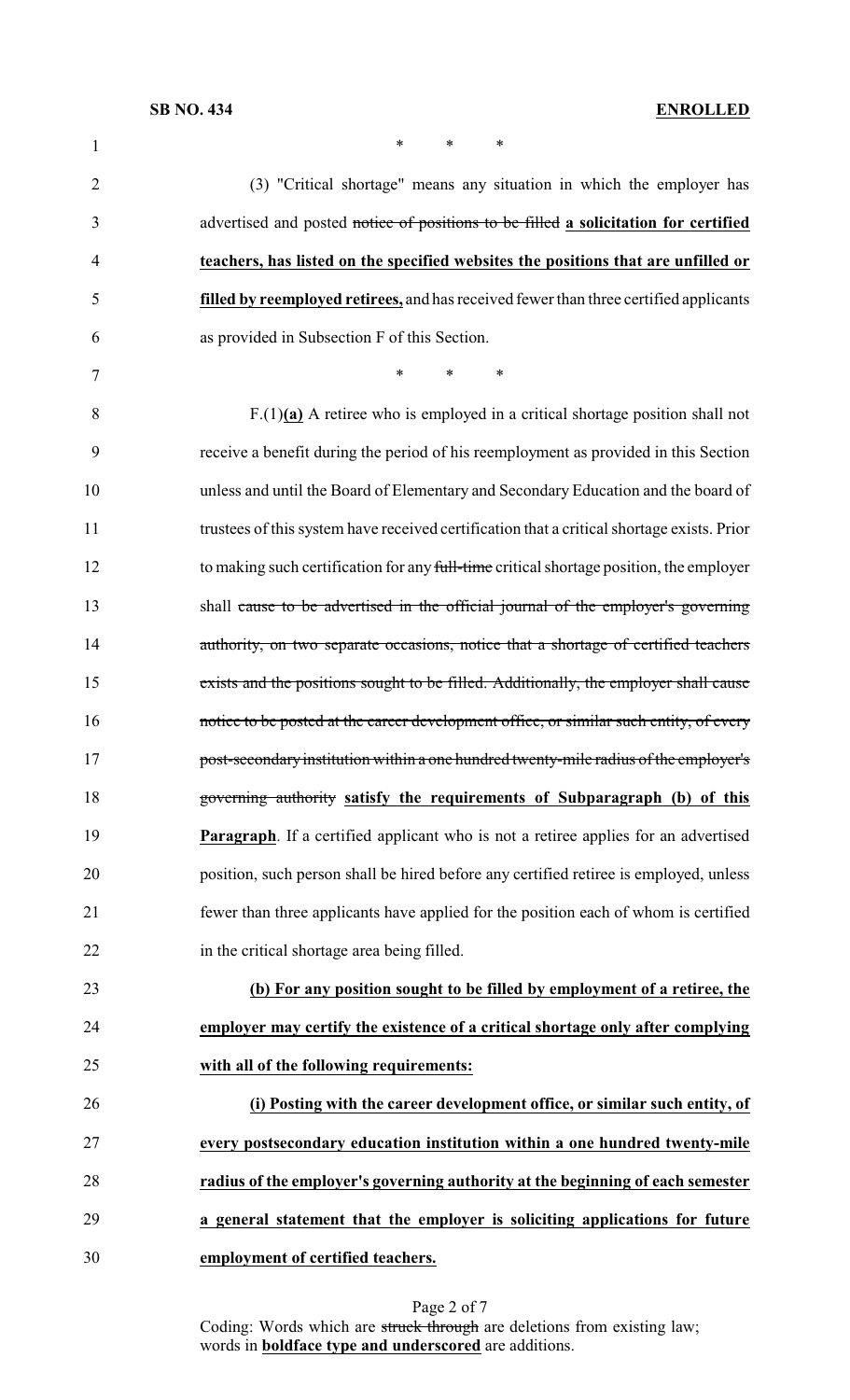| $\mathbf{1}$   | (ii) Advertising at least once per month in the official journal of the              |
|----------------|--------------------------------------------------------------------------------------|
| $\overline{2}$ | employer's governing authority that the employer is soliciting applications for      |
| 3              | future employment of certified teachers.                                             |
| $\overline{4}$ | (iii) Prominently displaying a listing of positions that are unfilled or that        |
| 5              | are filled by reemployed retirees, including those positions filled under the        |
| 6              | provisions of Subsection G of this Section, on the website of the employer's         |
| $\tau$         | governing authority and of the employer, if the employer maintains a separate        |
| 8              | website.                                                                             |
| 9              | $\ast$<br>$\ast$<br>$\ast$                                                           |
| 10             | G.(1) A retiree of this system who has been retired for at least twelve              |
| 11             | months and who did not retire based on a disability may be directly reemployed       |
| 12             | without suspension or reduction in benefit if either of the following apply:         |
| 13             | (a) The retiree is certified to teach mathematics, science, English                  |
| 14             | language arts, or special education excluding gifted and talented and is             |
| 15             | reemployed to fill a position in the area of certification.                          |
| 16             | (b) The retiree is certified, has at least thirty years of creditable service,       |
| 17             | has attained at least age sixty-two, and is reemployed to fill a vacancy created     |
| 18             | because a teacher is on maternity leave pursuant to R.S. 17:1211, military leave     |
| 19             | pursuant to R.S. 17:1215, sabbatical leave pursuant to R.S. 17:1171, or extended     |
| 20             | sick leave pursuant to R.S. 17:1202.                                                 |
| 21             | (2) The provisions of this Subsection shall not apply to anyone                      |
| 22             | reemployed by contract or corporate contract.                                        |
| 23             | (3) If a teacher who is not a retiree of this retirement system and who is           |
| 24             | certified in one of the areas listed in Subparagraph $(1)(a)$ of this Subsection     |
| 25             | applies for a position in the area of certification filled at that time by a retiree |
| 26             | reemployed under the provisions of Subparagraph (1)(a) of this Subsection, that      |
| 27             | nonretiree shall be employed to replace the retiree at the start of the next         |
| 28             | grading period.                                                                      |
| 29             | (4) The provisions of this Subsection shall terminate July 1, 2027.                  |
| 30             | H. Notwithstanding any other provision of law to the contrary, the provisions        |

Page 3 of 7 Coding: Words which are struck through are deletions from existing law; words in **boldface type and underscored** are additions.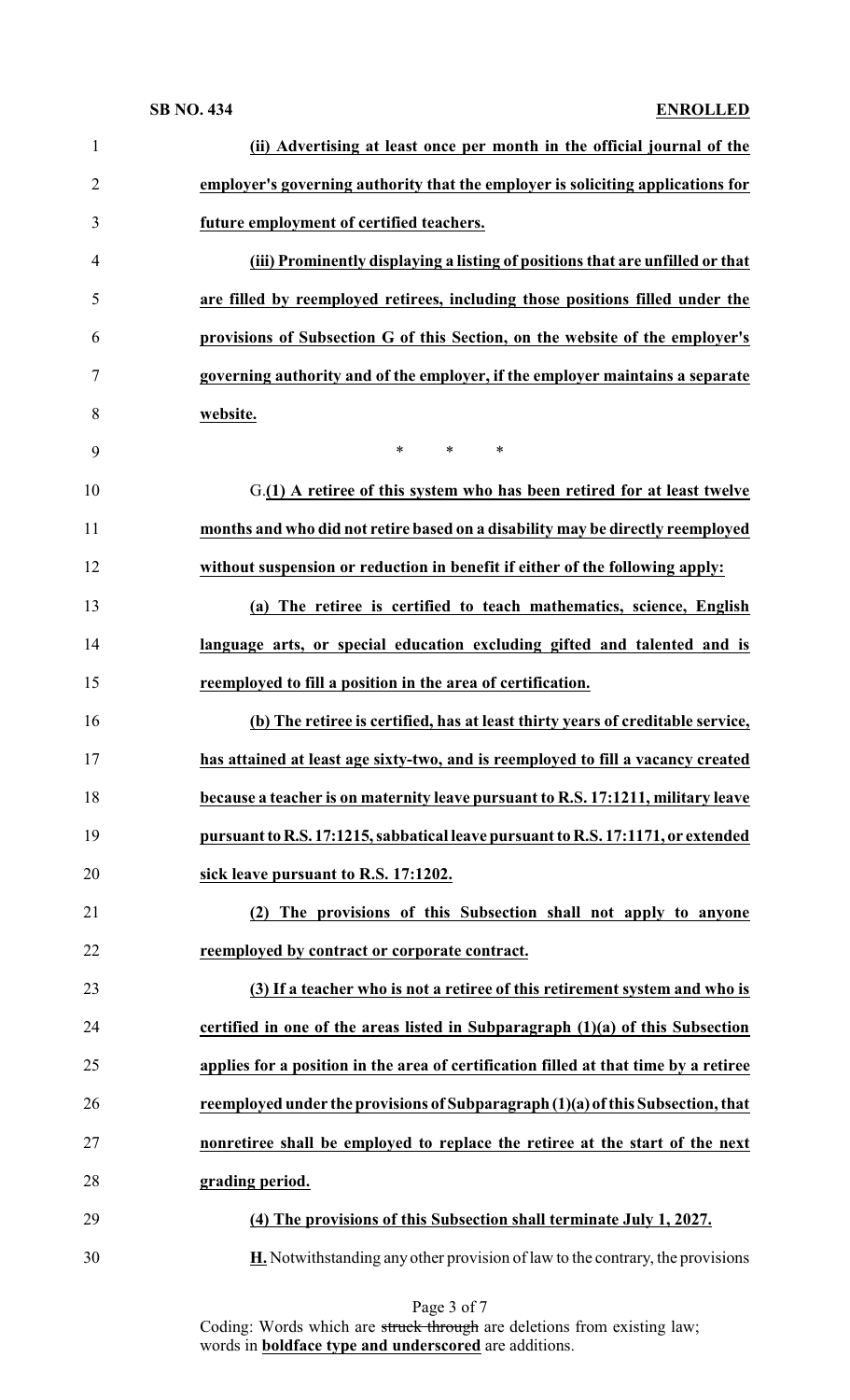| $\mathbf{1}$   | of this Section shall be applicable only to a retiree who returns to active service with |
|----------------|------------------------------------------------------------------------------------------|
| $\overline{2}$ | an employer covered by the provisions of this Chapter retired on or before June 30,      |
| 3              | 2020, and any retiree covered under Subparagraph $(A)(6)(a)$ of this Section.            |
| $\overline{4}$ | §710.1. Employment of retirees who retired on or after July 1, 2020                      |
| 5              | A. Except as otherwise provided in this Section, any retiree who returns to              |
| 6              | active service with an employer covered by the provisions of this Chapter and who        |
| 7              | retired on or after July 1, 2020, shall for that period of employment choose one of      |
| 8              | the following irrevocable options, which shall be made in writing and filed with the     |
| 9              | appropriate officer of the employer:                                                     |
| 10             | *<br>$\ast$<br>∗                                                                         |
| 11             | F. Any retiree who retired on or before June 30, 2020, and who returned                  |
| 12             | to active service under the provisions of this Section may elect to be reemployed        |
| 13             | pursuant to the provisions of R.S. 11:710. The retiree shall submit to his               |
| 14             | employer a form provided by the system noting his decision to have his                   |
| 15             | reemployment covered by the provisions of R.S. 11:710. After the termination             |
| 16             | of R.S. 11:710(G), the retiree may elect to be covered by the provisions of this         |
| 17             | Section as provided in Subsection B of this Section. Any retiree who elects to be        |
| 18             | reemployed pursuant to the provisions of R.S. 11:710 and who subsequently                |
| 19             | elects to be covered by the provisions of this Section as provided in Subsection         |
| 20             | B of this Section shall thereafter be covered exclusively by the provisions of this      |
| 21             | Section.                                                                                 |
| 22             | §710.2. Employment of retirees; postsecondary institution critical shortages             |
| 23             | A. The provisions of this Section shall apply to any retiree of the                      |
| 24             | retirement system who retired on or before June 30, 2020, and who meets all of           |
| 25             | the following criteria:                                                                  |
| 26             | (1) The retiree has been retired for at least twelve months.                             |
| 27             | (2) He did not retire based on a disability.                                             |
| 28             | (3) He has at least thirty years of creditable service in the retirement                 |
| 29             | system.                                                                                  |
| 30             | (4) He has attained at least age sixty-two.                                              |

### Page 4 of 7

Coding: Words which are struck through are deletions from existing law; words in **boldface type and underscored** are additions.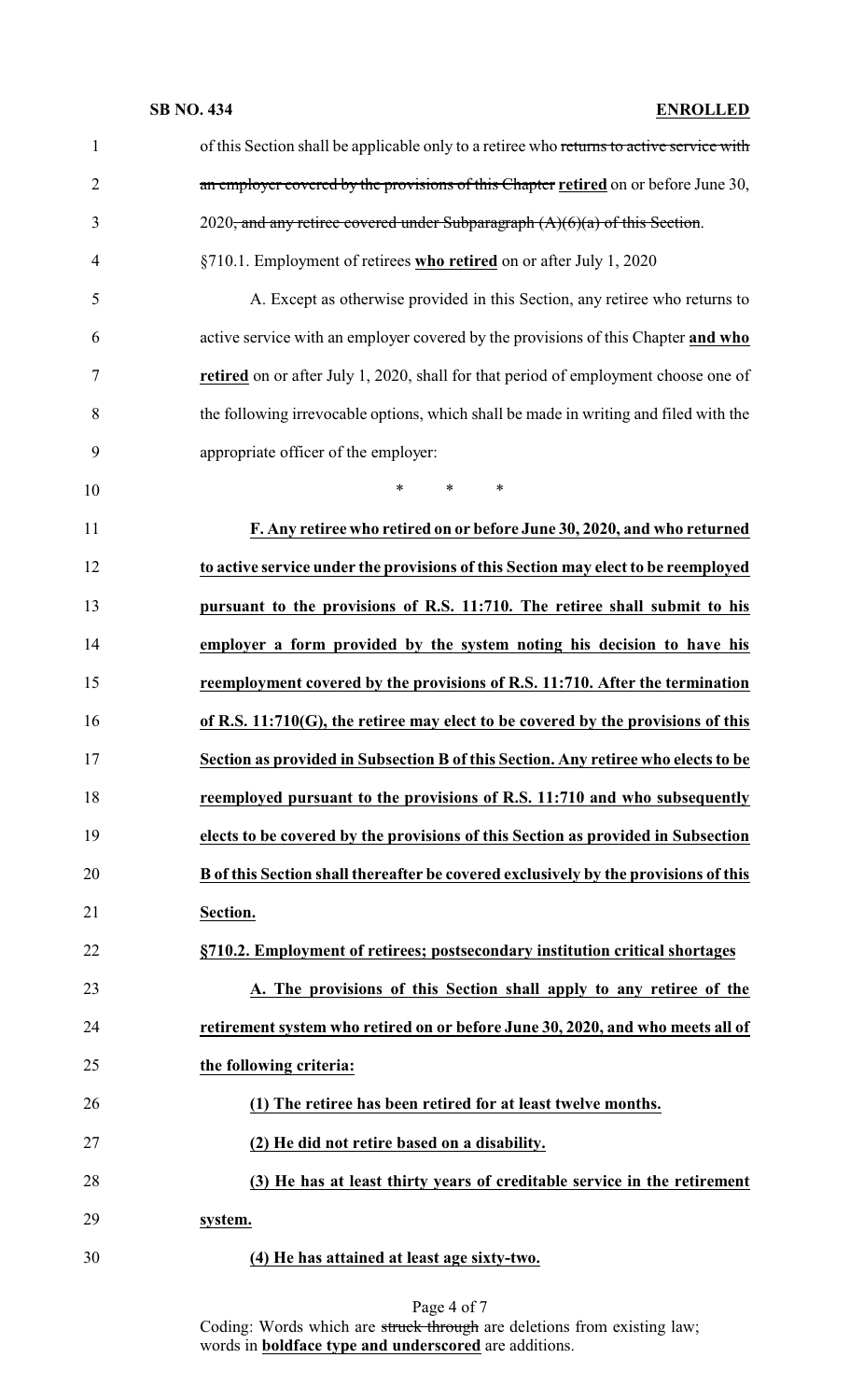| $\mathbf{1}$   | (5) He is being employed to fill a position for an adjunct professor as            |
|----------------|------------------------------------------------------------------------------------|
| $\overline{2}$ | defined in R.S. 11:710 and assigned the professional activities of instructing     |
| 3              | pupils in a nursing program at a public postsecondary education institution        |
| 4              | where a critical shortage exists.                                                  |
| 5              | B. A retiree to whom this Section applies shall not receive a benefit              |
| 6              | during the period of his reemployment as provided in this Section unless and       |
| 7              | until the institution's postsecondary education management board, the Board        |
| 8              | of Regents, and the board of trustees of the retirement system have received       |
| 9              | certification that a critical shortage exists. Prior to making such certification, |
| 10             | the institution shall comply with the provisions of Subsection C of this Section.  |
| 11             | C. In order to declare the existence of a critical shortage, a public              |
| 12             | postsecondary education institution shall cause to be prominently displayed a      |
| 13             | listing of positions to which this Section applies that are unfilled or that are   |
| 14             | filled by reemployed retirees on the websites of the institution, of the           |
| 15             | institution's management board, and of the Board of Regents.                       |
| 16             | D. During the period of his return to active service, the retiree and his          |
|                |                                                                                    |
|                | employer institution shall make contributions to the retirement system as          |
| 18             | otherwise provided by law, but the retiree shall receive no additional service     |
| 17<br>19       | credit and shall not accrue any additional retirement benefits in the retirement   |
| 20             | system. Upon termination of active service, the retiree shall, upon application,   |
| 21             | be refunded the employee contributions paid since reemployment. The refund         |
| 22             | shall be without interest. The retirement system shall retain the employer         |
| 23             | contributions.                                                                     |
| 24             | E. When any retiree covered by this Section returns to active service with         |
| 25             | an employer institution covered by the provisions of this Chapter, the             |
| 26             | employing institution shall, within thirty days thereafter, notify the board of    |
| 27             | trustees in writing of such employment and the date on which employment            |
| 28             | commenced. Upon termination, the institution shall provide the same notice. In     |
| 29             | addition, the employing institution shall also report to the retirement system     |

Page 5 of 7

Coding: Words which are struck through are deletions from existing law; words in **boldface type and underscored** are additions.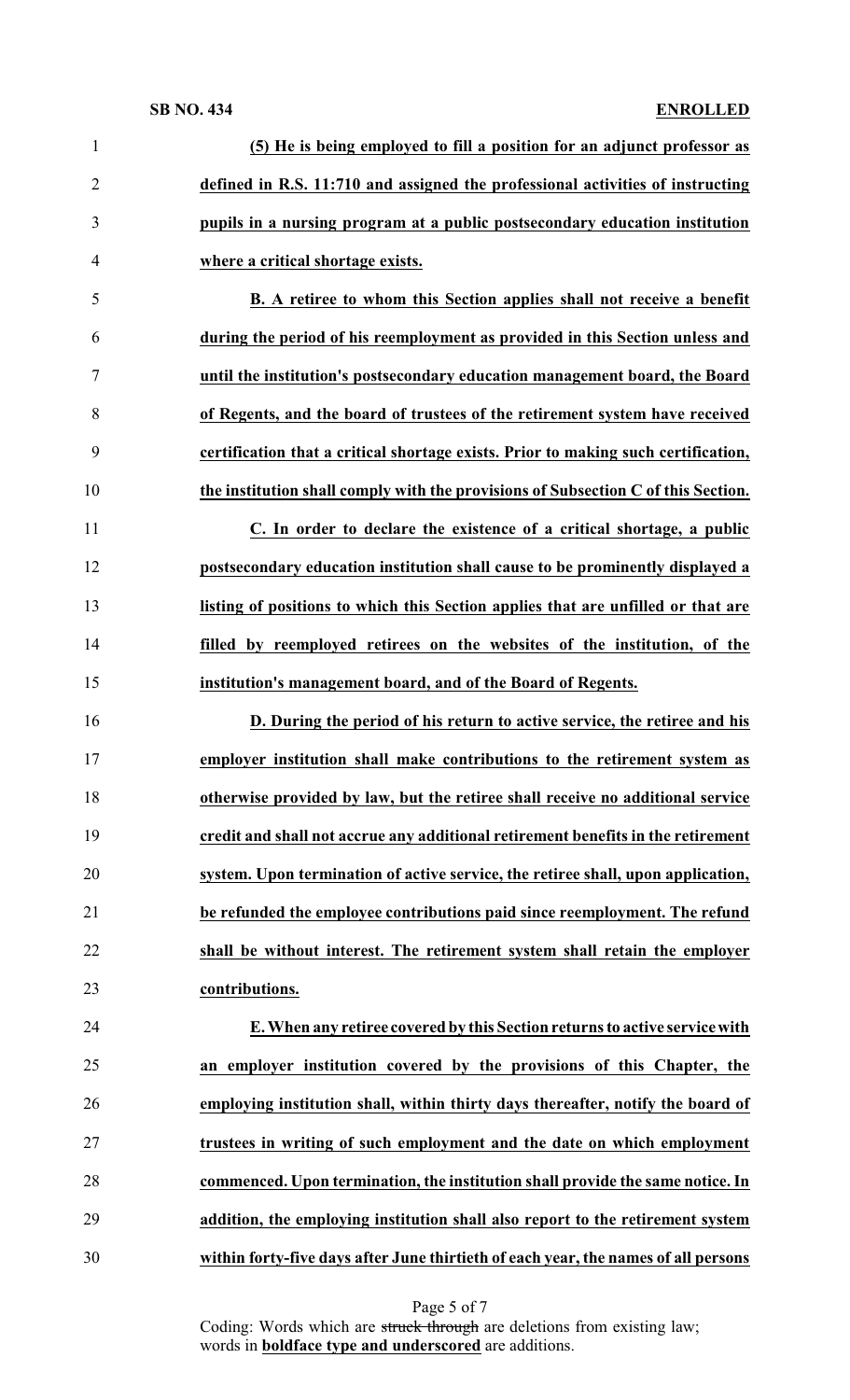| $\mathbf{1}$   | being paid by the employing institution and all persons having received a                 |
|----------------|-------------------------------------------------------------------------------------------|
| $\overline{2}$ | benefit pursuant to the provisions of this Section, along with such individuals'          |
| 3              | social security numbers, their positions, their designations as part-time or              |
| $\overline{4}$ | full-time, and the amount of their earnings during the previous fiscal year               |
| 5              | ending on June thirtieth of the reporting year. Additionally, the employing               |
| 6              | institution shall transmit a monthly contributions report pursuant to R.S.                |
| $\overline{7}$ | 11:888(A). Such monthly reports shall be transmitted within thirty days of the            |
| 8              | last day of each month and shall include the salary paid to each individual               |
| 9              | retiree reemployed under this Section. Should failure to give notice of return to         |
| 10             | active service or failure to report any other information required by this Section        |
| 11             | result in any payment being made in violation of this Section, the employing              |
| 12             | institution shall be liable to the system for the repayment of such amounts.              |
| 13             | F. The provisions of this Section shall not apply to anyone reemployed                    |
| 14             | by contract or corporate contract.                                                        |
| 15             | G. The provisions of this Section shall terminate July 1, 2027.                           |
| 16             | Section 2. The cost of Section 1 of this Act, if any, shall be funded with additional     |
| 17             | employer contributions in compliance with Article X, Section 29(F) of the Constitution of |
| 18             | Louisiana.                                                                                |
| 19             | Section 3. The Department of Education shall undertake a study to determine               |
| 20             | whether the critical shortages suffered by schools participating in the Teachers'         |
| 21             | Retirement System of Louisiana are suffered to the same degree by public schools that     |
| 22             | are not participating employers of the system. The department shall ascertain the         |
| 23             | causes of the shortages, and, if the shortages are not substantially the same, the        |
| 24             | department shall ascertain the reasons for the disparity. In either case, the department  |
| 25             | shall propose policy changes that will reduce or eliminate the shortages in both the long |
| 26             | and short term without employment of retirees. The department shall submit its            |
| 27             | findings and proposed policy changes to the House and Senate committees on                |
| 28             | retirement and the House and Senate committees on education by January 20, 2023.          |
| 29             | Section 4. The provisions of Sections 1 and 2 of this Act shall become effective when     |
| 30             | the Act which originated as Senate Bill No. 377 of the 2022 Regular Session of the        |

Page 6 of 7

Coding: Words which are struck through are deletions from existing law; words in **boldface type and underscored** are additions.